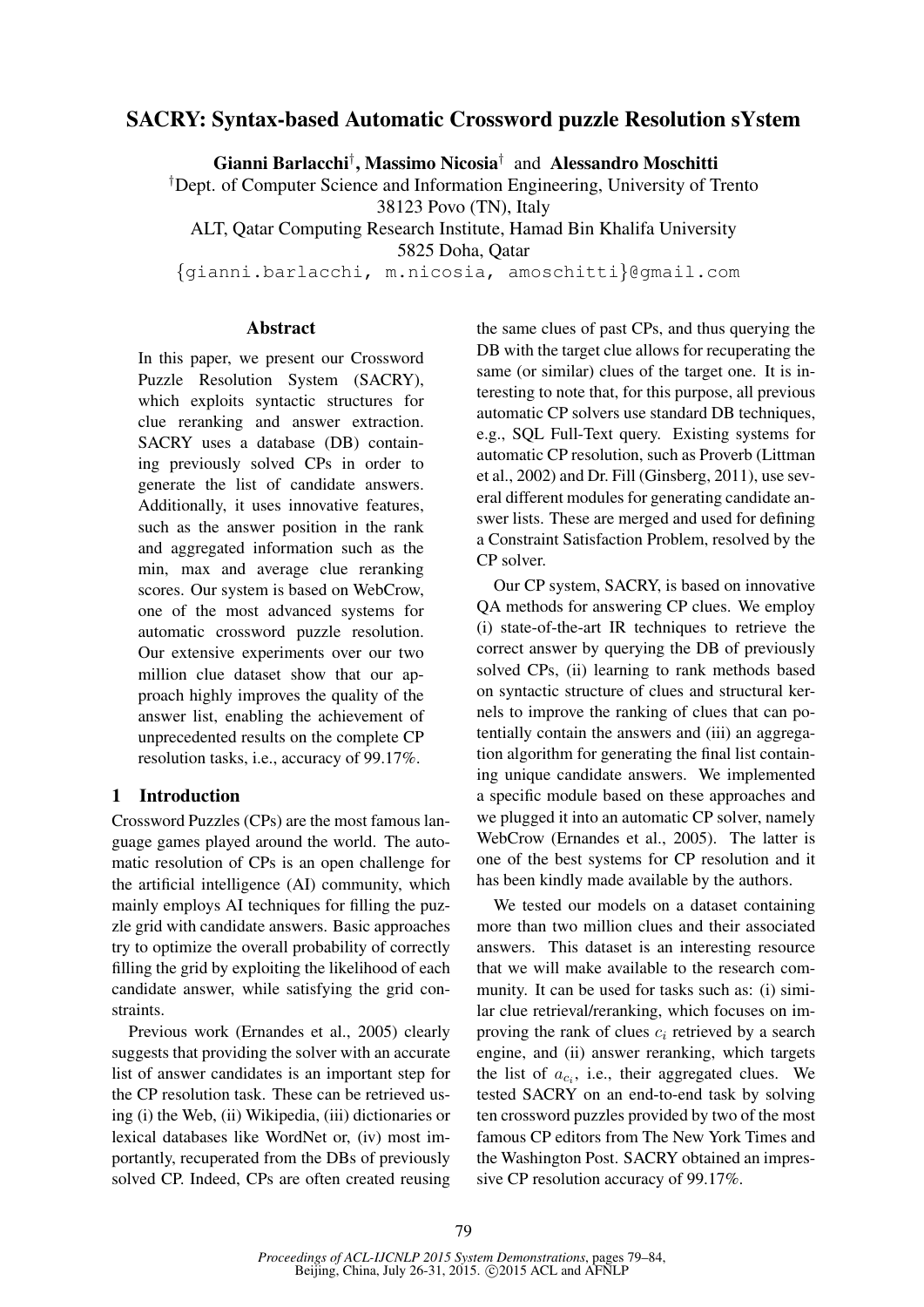

Figure 1: The architecture of WebCrow

In the reminder of this paper, Sec. 2 introduces WebCrow and its architecture. Our models for similar clues retrieval and answers reranking are described in Sec. 3 while Sec. 4 illustrates our experiments. Finally, the conclusions and directions for future work are presented in Sec. 5.

## 2 The WebCrow Architecture

Our approaches can be used to generate accurate candidate lists that CP solvers can exploit to improve their overall accuracy. Therefore, the quality of our methods can be also implicitly evaluated on the final resolution task. For this purpose, we use an existing CP solver, namely WebCrow, which is rather modular and accurate and it has been kindly made available by the authors. Its architecture is illustrated in Figure 1. In the following, we briefly introduce the database module of WebCrow, which is the one that we substituted with ours.

WebCrow's solving process can be divided in two phases. In the first phase, the input list of clues activate a set of answer search modules, which produce several lists of possible solutions for each clue. These lists are then merged by a specific *Merger* component, which uses the confidence values of the lists and the probability that a candidate in a list is correct. Eventually, a single list of answers with their associated probabilities is built for each input clue. In the second phase WebCrow fills the crossword grid by solving a constraint-satisfaction problem. WebCrow selects a single answer from each merged list of candidates, trying to satisfy the imposed constraints. The goal of this phase is to find an admissible solution that maximizes the number of correctly inserted words. It is done using an adapted version of the WA\* algorithm (Pohl, 1970) for CP resolution.

### 2.1 CrossWord Database module (CWDB)

Gathering clues contained in previously published CPs is essential for solving new puzzles. A large portion of clues in new CPs has usually already appeared in the past. Clues may share similar wording or may be restated in a very different way. Therefore, it is important to identify the clues that have the same answer. WebCrow uses three different modules to retrieve clues identical or similar to a given clue from the database: the CWDB-EXACT module, which retrieves DB clues that match exactly with a target clue, and weights them by the frequency they have in the clue collection. The CWDB-PARTIAL module, which uses the MySQL's partial matching function, query expansion and positional term distances to compute clue-similarity scores, along with the Full-Text search functions. The CWDB-DICTIO module, which simply returns the full list of words of correct length, ranked by their number of occurrences in the initial list.

We outperform the previous approach by applying learning-to-rank algorithms based on SVMs and tree kernels on clue lists generated by stateof-the-art passage retrieval systems.

# 3 Crossword Puzzle Database (CPDB) Module

WebCrow creates answer lists by retrieving clues from the DB of previously solved crosswords. It simply uses the classical SQL operators and full-text search. We instead index the DB clues and their answers with the open source search engine Lucene (McCandless et al., 2010), using the state-of-the-art BM25 retrieval model. This alone significantly improves the quality of the retrieved clue list, which is further refined by applying reranking. The latter consists in promoting the clues that potentially have the same answer of the query clue.

We designed a relatively complex pipeline shown in Fig. 2. We build a training set using some training clues for querying our search engine, which retrieves correct and incorrect candidates from the indexed clues. At classification time, the new clues are used as a search query and the retrieved similar candidate are reranked by our models. The next sections show our approach for building rerankers that can exploit structures for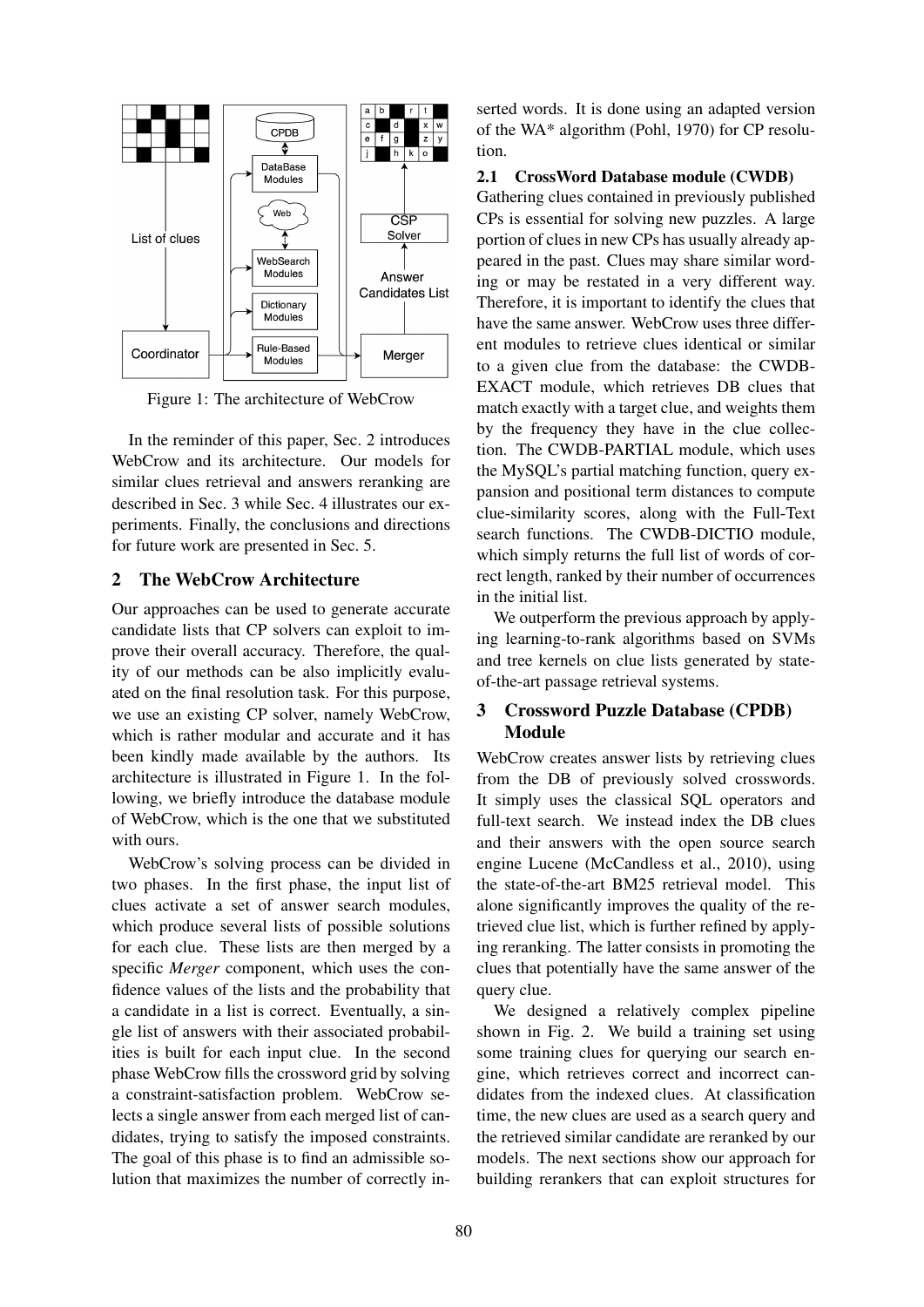solving the ineffectiveness of the simple word representation.

# 3.1 Reranking framework based on Kernels

The basic architecture of our reranking framework is relatively simple: it uses a standard preference kernel reranking approach and is similar to the one proposed in (Severyn and Moschitti, 2012) for QA tasks. However, we modeled different kernels suitable for clue retrieval.

The framework takes a query clue and retrieves a list of related candidate clues using a search engine (applied to the CPDB), according to some similarity criteria. Then, the query and the candidates are processed by an NLP pipeline. Our pipeline is built on top of the UIMA framework (Ferrucci and Lally, 2004) and contains many text analysis components. The components used for our specific tasks are: the tokenizer<sup>1</sup>, sentence detector<sup>1</sup>, lemmatizer<sup>1</sup>, part-of-speech (POS) tag $ger<sup>1</sup>$  and chunker<sup>2</sup>.

The annotations produced by these standard processors are input to our components that extract structures as well as traditional features for representing clues. This representation is employed to train kernel-based rerankers for reordering the candidate lists provided by a search engine. Since the syntactic parsing accuracy can impact the quality of our structures and consequently the accuracy of our learning to rank algorithms, we preferred to use shallow syntactic trees over full syntactic representations.

In the reranker we used the Partial Tree Kernel (PTK) (Moschitti, 2006). Given an input tree, it generates all possible connected tree fragments, e.g., sibling nodes can also be separated and be part of different tree fragments. In other words, a fragment (which is a feature) is any possible tree path, from whose nodes other tree paths can depart. Thus, it can generate a very rich feature space resulting in higher generalization ability.

We combined the structural features with other traditional ones. We used the following groups:

iKernels features (iK), which include similarity features and kernels applied intra-pairs, i.e., between the query and the retrieved clues:

– *Syntactic similarities*, i.e., cosine similarity measures computed on n-grams (with  $n = 1, 2, 3, 4$ ) of word lemmas and part-of-speech tags.

– *Kernel similarities*, i.e., string kernels and tree kernels applied to structural representations.

DKPro Similarity (DKP), which defines features used in the Semantic Textual Similarity (STS) challenge. These are encoded by the UKP Lab (Bär et al., 2013):

– *Longest common substring measure* and *Longest common subsequence measure*. They determine the length of the longest substring shared by two text segments.

– *Running-Karp-Rabin Greedy String Tiling*. It provides a similarity between two sentences by counting the number of shuffles in their subparts.

– *Resnik similarity*. The WordNet hierarchy is used to compute a measure of semantic relatedness between concepts expressed in the text.

The aggregation algorithm in (Mihalcea et al., 2006) is applied to extend the measure from words to sentences.

– *Explicit Semantic Analysis* (ESA) similarity (Gabrilovich and Markovitch, 2007), which represents documents as weighted vectors of concepts learned from Wikipedia, WordNet and Wiktionary.

– *Lexical Substitution* (Biemann, 2013). A supervised word sense disambiguation system is used to substitute a wide selection of high-frequency English nouns with generalizations. Resnik and ESA features are computed on the transformed text.

WebCrow features (WC), which are the similarity measures computed on the clue pairs by WebCrow (using the Levenshtein distance) and the Search Engine score.

Kernels for reranking, given a query clue  $q_c$  and two retrieved clues  $c_1$ ,  $c_2$ , we can rank them by using a reranking model, namely (RR). It uses two pairs  $P = \langle p_q^1, p_q^2 \rangle$  and  $P' = \langle p_{q'}^1, p_{q'}^2 \rangle$ , the member of each pair are clues from the same list generated by q and  $q'$ , respectively. In this case, we use the kernel,  $K_{RR}(P, P') =$  $PTK(\langle q, c_1 \rangle, \langle q', c'_1 \rangle) + PTK(\langle q, c_2 \rangle, \langle q', c'_2 \rangle) PTK(\langle q, c_1 \rangle, \langle q', c'_2 \rangle) - PTK(\langle q, c_2 \rangle, \langle q', c'_1 \rangle),$ which corresponds to the scalar product between the vectors,  $(\phi(p_q^1) - \phi(p_q^2)) \cdot (\phi(p_{q'}^1) - \phi(p_{q'}^2)),$ in the fragment vector space generated by PTK.

# 3.2 Learning to rank aggregated answers

Groups of similar clues retrieved from the search engine can be associated with the same answers. Since each clue receives a score from the reranker, a strategy to combine the scores is needed. We

<sup>1</sup>http://nlp.stanford.edu/software/ corenlp.shtml

<sup>2</sup>http://cogcomp.cs.illinois.edu/page/ software\_view/13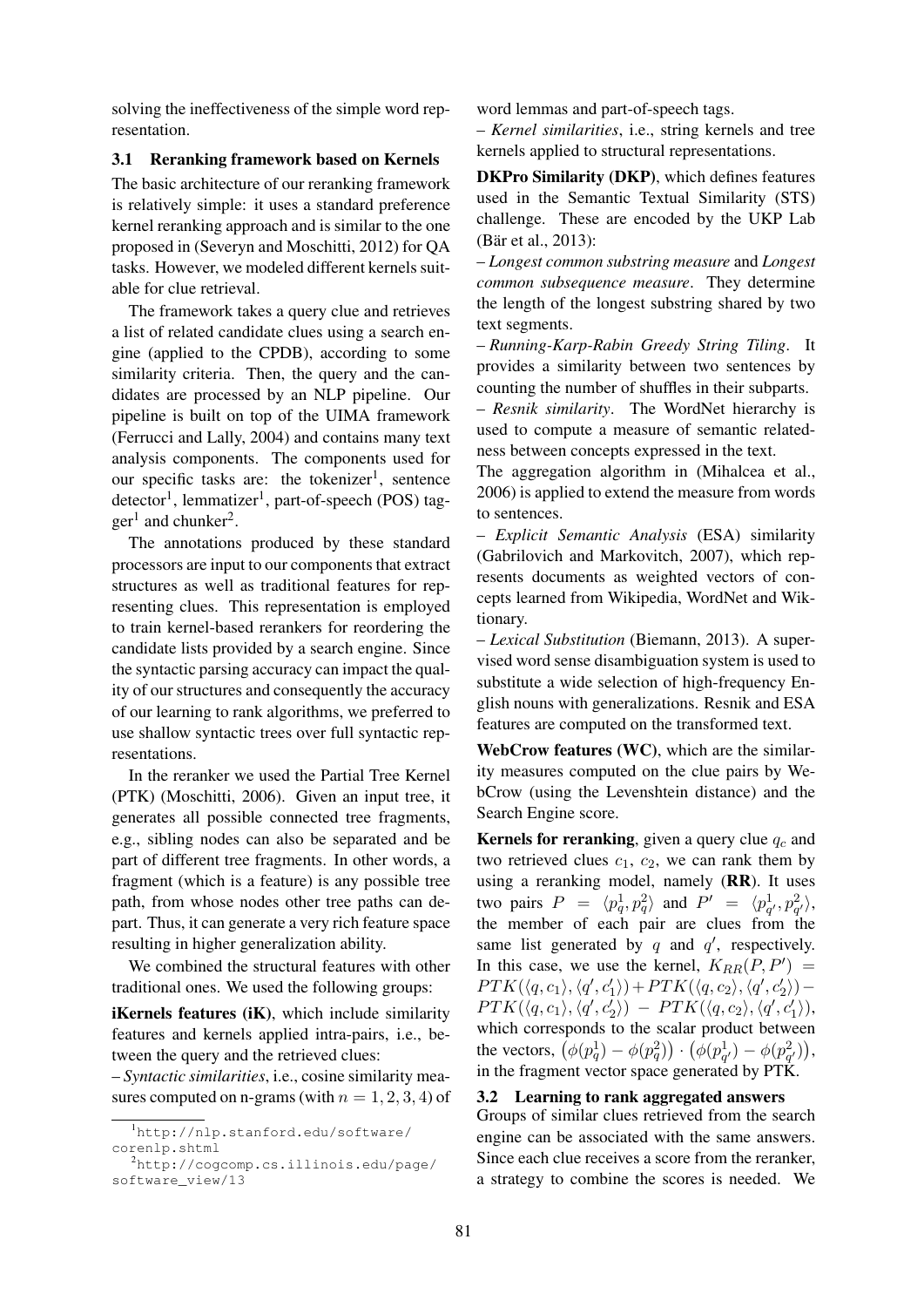

Figure 2: The architecture of our system

aim at aggregating clues associated with the same answer and building meaningful features for such groups. For this purpose, we train an  $SVM^{rank}$ with each candidate answer  $a_{c_i}$  represented with features derived from all the clues  $c_i$  associated with such answer, i.e., we aggregate them using standard operators such as average, min. and max.

We model an answer  $a$  using its set of clues  $C_a = \{c_i : a_{c_i} = a\}$  in SVM<sup>rank</sup>. The feature vector associated with  $a$  must contains information from all  $c \in C_a$ . Thus, we designed novel aggregated features that we call AVG: (i) we average the feature values used for each clue by the first reranker, i.e., those described in Sec. 3.1 as well as the scores produced by the clue reranker. More specifically, we compute their sum, average, maximum and minimum values. (ii) We also add the term frequency of the answer word in CPDB.

Additionally, we model the occurrences of the answer instance in the list by means of positional features: we use  $n$  features, where  $n$  is the size of our candidate list (e.g., 10). Each feature corresponds to the positions of each candidate and it is set to the reranker score if  $c_i \in C_a$  (i.e., for the target answer candidate) and 0 otherwise. We call such features (POS). For example, if an answer candidate is associated with clues appearing at positions 1 and 3 of the list, Feature 1 and Feature 3 will be set to the score calculated from the reranker. We take into account the similarity between the answer candidate and the input clues using a set of features, derived from word embeddings (Mikolov et al., 2013). These features consider (i) the similarities between the clues in a pair, (ii) the target clue and the candidate answer and (iii) the candidate clue and the candidate answer. They are computed summing the embedding vectors of words and computing the cosine similarity. This way we produce some evidence of semantic relatedness. We call such features (W2V).

# 3.3 Generating probabilities for the solver

After the aggregation and reranking steps we have a set of unique candidate answers ordered by their reranking scores. Using the latter in WebCrow generally produces a decrease of its accuracy since it expects probabilities (or values ranging from 0 to 1). The summed votes or the scores produced by the reranker can have a wider range and can also be negative. Therefore, we apply logistic regression (LGR) to learn a mapping between the reranking scores and values ranging from 0 to 1.

#### 4 Experiments

In our experiments we compare our approach with WebCrow both on ranking candidate answers and on the end-to-end CP resolution.

# 4.1 Database of previously resolved CPs

The most commonly used databases of clues contain both single clues taken from various crosswords (Ginsberg, 2011) and entire crossword puzzle (Ernandes et al., 2008). They refer to relatively clean pairs of clue/answer and other crossword related information such as date of the clue, name of the CP editor and difficulty of the clue (e.g., clues taken from the CPs published on *The Sunday* newspaper are the most difficult). Unfortunately, they are not publicly available.

Therefore, we compiled a crossword corpus combining (i) CP downloaded from the Web<sup>3</sup> and (ii) the clue database provided by  $Otsys<sup>4</sup>$ . We removed duplicates, fill-in-the-blank clues (which are better solved by using other strategies) and clues representing anagrams or linguistic games. We collected over 6.3 millions of clues, published by many different American editors. Although this is a very rich database, it contains many duplicates and non-standard clues, which introduce significant noise in the dataset. For this reason we created a compressed dataset of 2,131,034 unique and standard clues, with associated answers. It excludes the *fill-in-the-blank* clues mentioned above.

# 4.2 Experimental Setup

To train our models, we adopted SVM-light- $TK<sup>5</sup>$ , which enables the use of the Partial Tree Kernel (PTK) (Moschitti, 2006) in SVM-light (Joachims, 2002), with default parameters. We applied a polynomial kernel of degree 3 to the explicit feature vectors (FV). To measure the impact of the rerankers as well as the CWDB module, we used well-known metrics for assessing the accuracy of

<sup>5</sup>http://disi.unitn.it/moschitti/ Tree-Kernel.htm

<sup>3</sup> http://www.crosswordgiant.com

<sup>4</sup> http://www.otsys.com/clue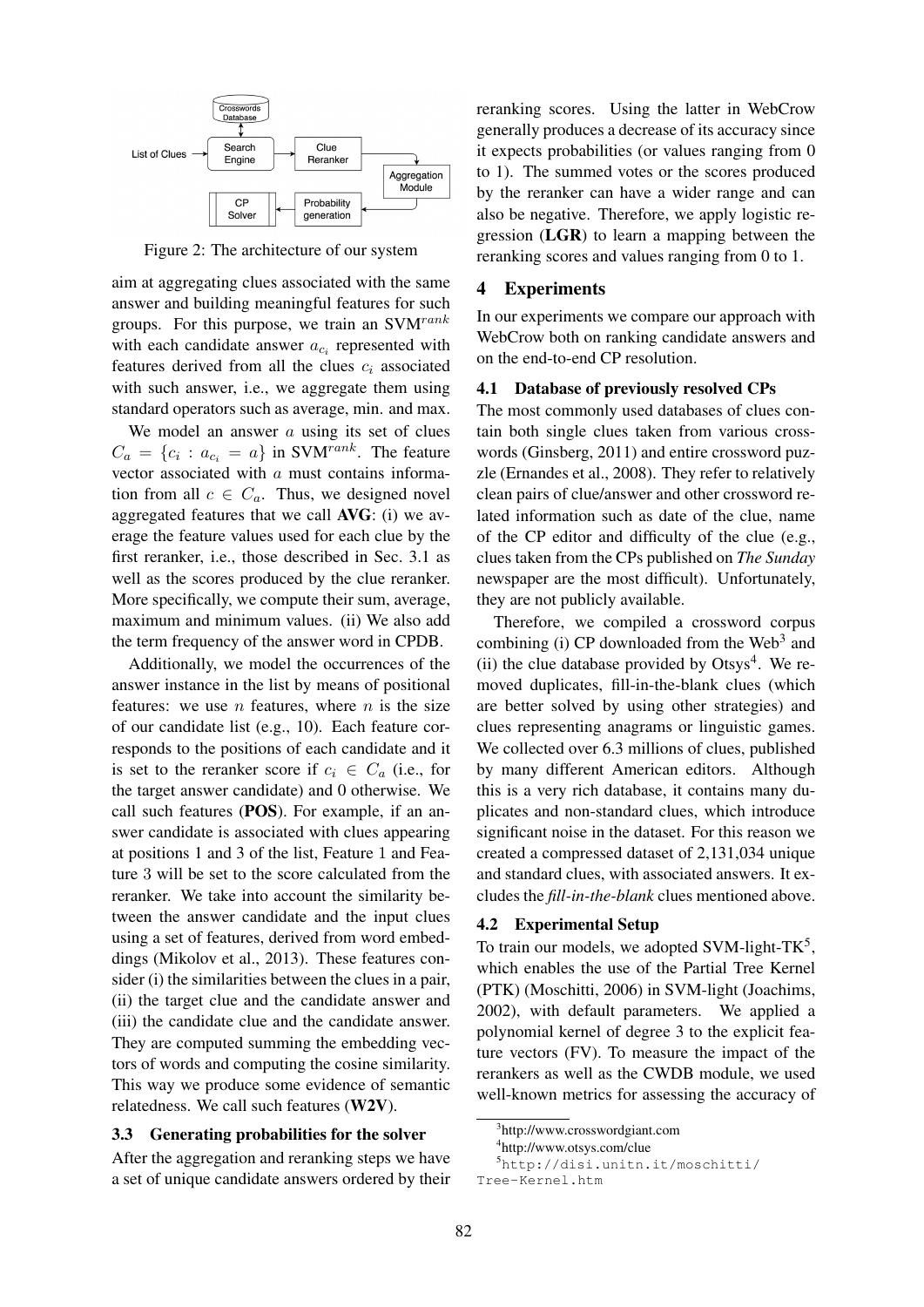QA and retrieval systems, i.e.: Recall at different ranks (R@1, 5, 20, 50, 100), Mean Reciprocal Rank (MRR) and Mean Average Precision (MAP). R@1 is the percentage of questions with a correct answer ranked at the first position. MRR is computed as follows:  $MRR = \frac{1}{10}$  $\frac{1}{|Q|} \sum_{q=1}^{|Q|} \frac{1}{\text{rank}(q)},$ where  $rank(q)$  is the position of the first correct answer in the candidate list. For a set of queries Q, MAP is the mean over the average precision scores for each query:  $\frac{1}{Q} \sum_{q=1}^{Q} AveP(q)$ .

To measure the complete CP resolution task, we use the accuracy over the entire words filling a CP grid (one wrong letter causes the entire definition to be incorrect).

#### 4.3 Clue reranking experiments

Given an input clue BM25 retrieves a list of 100 clues. On the latter, we tested our different models for clue reranking. For space constraints, we only report a short summary of our experiments: kernel-based rerankers combined with *traditional features* (PTK+FV) relatively improve standard IR by 16%. This is an interesting result as in (Barlacchi et al., 2014), the authors showed that standard IR greatly improves on the DB methods for clue retrieval, i.e., they showed that BM25 relatively improves on SQL by about 40% in MRR.

# 4.4 Answer aggregation and reranking

Reranking clues is just the first step as the solver must be fed with the list of unique answers. Thus, we first used our best model (i.e., PTK+FV) for clue reranking to score the answers of a separate set, i.e., our answer reranking training set. Then, we used these scores to train an additional reranker for aggregating identical answers. The aggregation module merges clues sharing the same answer into a single instance.

Tab. 1 shows the results for several answer reranking models tested on a development set: the first row shows the accuracy of the answer list produces by WebCrow. The second row reports the accuracy of our model using a simple voting strategy, i.e., the score of the clue reranker is used as a vote for the target candidate answer. The third row applies Logistic Regression (LGR) to transform the SVM reranking scores in probabilities. It uses Lucene score for the candidate answer as well as the max and min scores of the entire list. From the fourth column, the answer reranker is trained using  $SVM^{rank}$  using FV, AVG, POS, W2V and some of their combinations. We note that: (i) voting the answers using the raw score im-

| Models                         | <b>MRR</b>        | R@1   | R@5   | R@10  | R@20  | R@50  | R@80  |
|--------------------------------|-------------------|-------|-------|-------|-------|-------|-------|
| WebCrow                        | 39.12             | 31.51 | 47.37 | 54.38 | 58.60 | 63.34 | 64.06 |
| Raw voting                     | 41.84             | 33.0  | 52.9  | 58.7  | 62.7  | 66.6  | 67.5  |
| LGR voting                     | 43.66             | 35    | 53.7  | 59.3  | 63.4  | 67.4  | 67.7  |
| $\text{SVM}^{r\overline{ank}}$ |                   |       |       |       |       |       |       |
| AVG                            | $\overline{43.5}$ | 35.3  | 53.5  | 59.4  | 63.9  | 67.4  | 67.7  |
| $AVG+POS$                      | 44.1              | 36.3  | 53.6  | 58.9  | 63.9  | 67.4  | 67.6  |
| $AVG+W2V$                      | 43.2              | 35    | 53.3  | 58.8  | 63.9  | 67.4  | 67.7  |
| $AVG+POS+FV$                   | 44.4              | 36.7  | 54.2  | 60    | 64.3  | 67.4  | 67.7  |
| $AVG+FV+W2V$                   | 44.1              | 35.8  | 54.4  | 60    | 64.4  | 67.4  | 67.7  |
| $AVG+POS+$<br>$FV+W2V$         | 44.6              | 36.8  | 54.2  | 59.8  | 64.4  | 67.4  | 67.7  |

Table 1: Answer reranking on the dev. set.

proves WebCrow but the probabilities computed by LGR perform much better, i.e., about 2 percent points better than Raw voting and 4.5 points better than WebCrow; (ii) the SVM<sup>rank</sup> aggregation model can provide another additional point, when positional features and standard feature vectors are used along with aggregated and W2C features. (iii) The overall relative improvement of 14% over WebCrow is promising for improving the end-to-end CP resolution task.

#### 4.5 Evaluation of the CP resolution

In order to test the effectiveness of our method, we evaluated the resolution of full CP. We selected five crosswords from *The New York Times* newspaper and other five from the *Washington Post*. Fig. 3 shows the average resolution accuracy over the ten CP of the original WebCrow compared to WebCrow using our reranked lists. We ran the solver by providing it with lists of different size. We note that our model consistently outperforms WebCrow. This means that the lists of candidate answers generated by our models help the solver, which in turn fills the grid with higher accuracy. In particular, our CP system achieves an average accuracy of 99.17%, which makes it competitive with international CP resolution challenges.

Additionally, WebCrow achieves the highest accuracy when uses the largest candidate lists (both original or reranked) but a large list size negatively impacts on the speed of the solver, which in a CP competition is critical to beat the other competitors (if participants obtain the same score, the solving time decides who is ranked first). Thus, our approach also provide a speedup as the best accuracy is reached for just 50 candidates (in contrast with the 100 candidates needed by the original WebCrow).

# 5 Final Remarks

In this paper, we describe our system SACRY for automatic CP resolution. It is based on